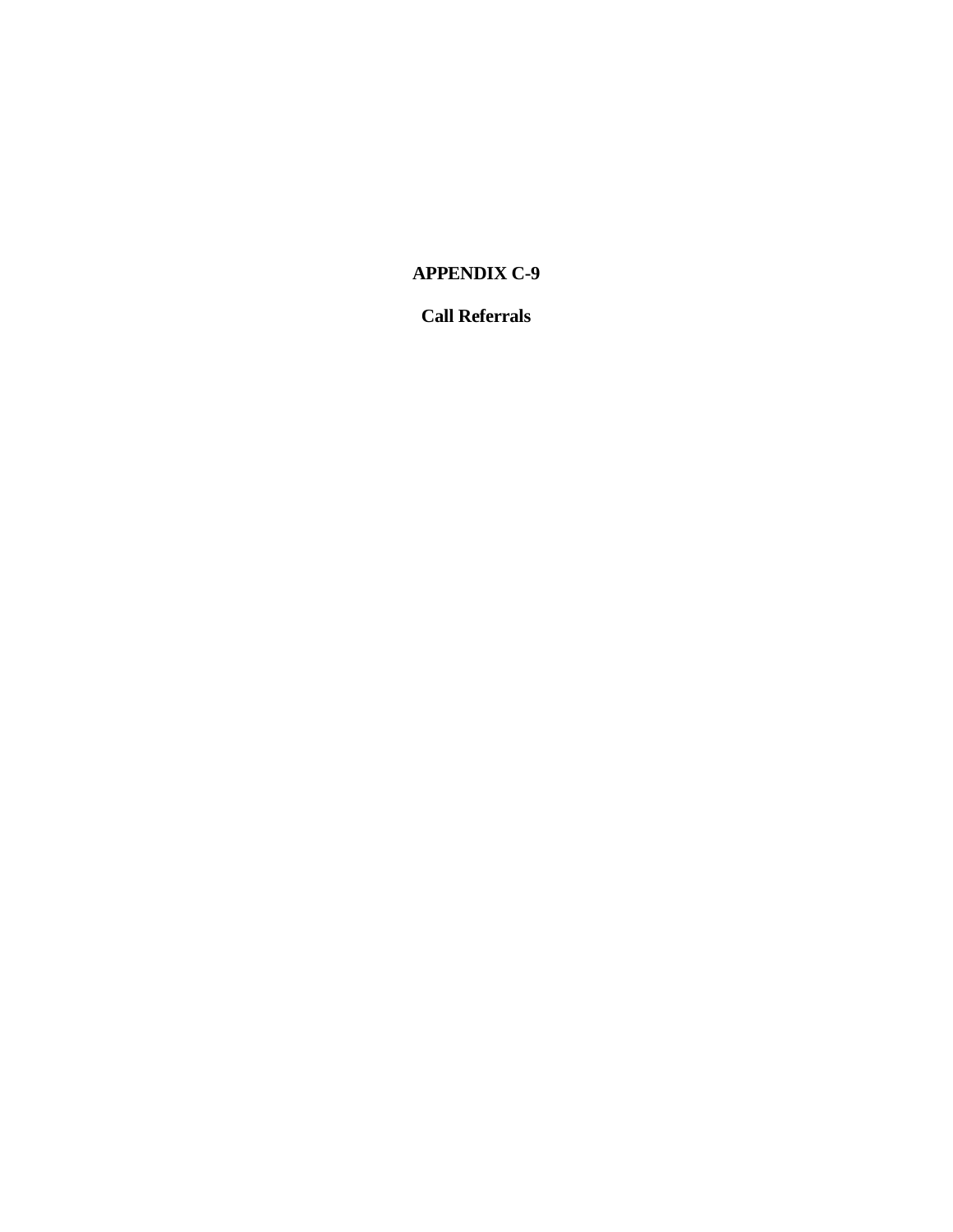## **CALL REFERRALS**

The Contractor shall transfer or refer the following calls made to the Member and Provider Services department as follows:

Questions about the following shall be transferred to MassHealth Customer Service at 1- 800-841-2900 (phone), 617-988-8974 (fax), or providersupport@mahealth.net:

- a. Member enrollment in the PCC Plan or change of PCC;
- b. MH Covered Services, excluding BH Covered Services;
- c. MassHealth Provider enrollment, MassHealth provider file updates, or how to become a PCC Plan PCC;
- d. MassHealth claims payment;
- e. Member access to MH Providers (excluding when part of coordination of care activities);
- f. Authorization of services paid for by MassHealth (excluding services paid for by the Contractor); and,
- g. Transportation authorization.

Questions about the status of a Medical Benefit Request (the MassHealth application for benefits used by families, pregnant women, and those under age 65) or other questions about providing or updating member information related to member eligibility shall be referred to the MasssHealth Enrollment Center at 1-888-665-9993.

Questions from Providers regarding Covered Individual's eligibility for MassHealth benefits to MassHealth Eligibility Verification System (EVS). EVS can be accessed through the MassHealth POSC or through the *Automated Voice Response (AVR):* 1-800- 554-0042, but MassHealth Customer Service can assist with callers regarding the EVS access methods. :

Questions regarding pharmacy claims and the Pharmacy Online Processing System (POPS), call 1-866-246-8503.

Questions about prior authorization for pharmacy services to:

University of Massachusetts Medical School, Drug Utilization Review Program Commonwealth Medicine 333 South Street Shrewsbury, MA 01545 1-800-745-7318 1-877-208-7428 (fax)